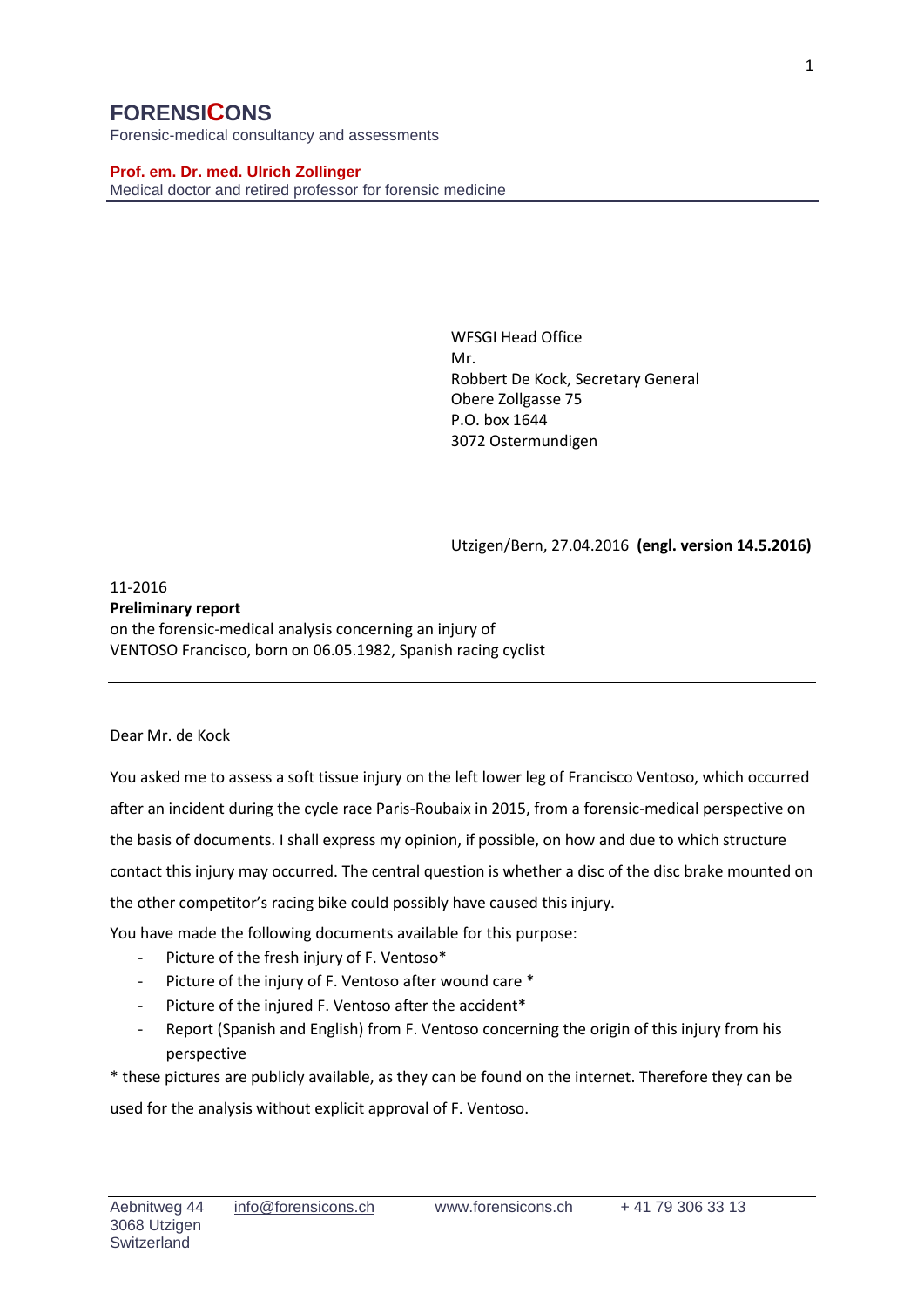- Photographically documented reconstruction attempts with possible contacts of the racing bike structures with the left lower leg of a test person.

**Important preliminary notice**: This analysis is exclusively based on the available documents. They are incomplete, as medical reports about the actual wound appearance before wound care are missing. The analysis of pictures alone is maybe containing errors. Additionally only the report of F. Ventoso is available concerning the sequence of events. I do not know what the "collision partner" has seen and whether he actually fell down with his bike.

Anyhow I am of the opinion that in terms of a **preliminary report** essential statements on the origin of this injury are possible from a forensic-medical perspective.

## **1. Injury of F. Ventoso**

It is an injury of soft tissue on the front of the left lower leg, slightly left from the centre line.



Picture 1: Injury of the left lower leg, overview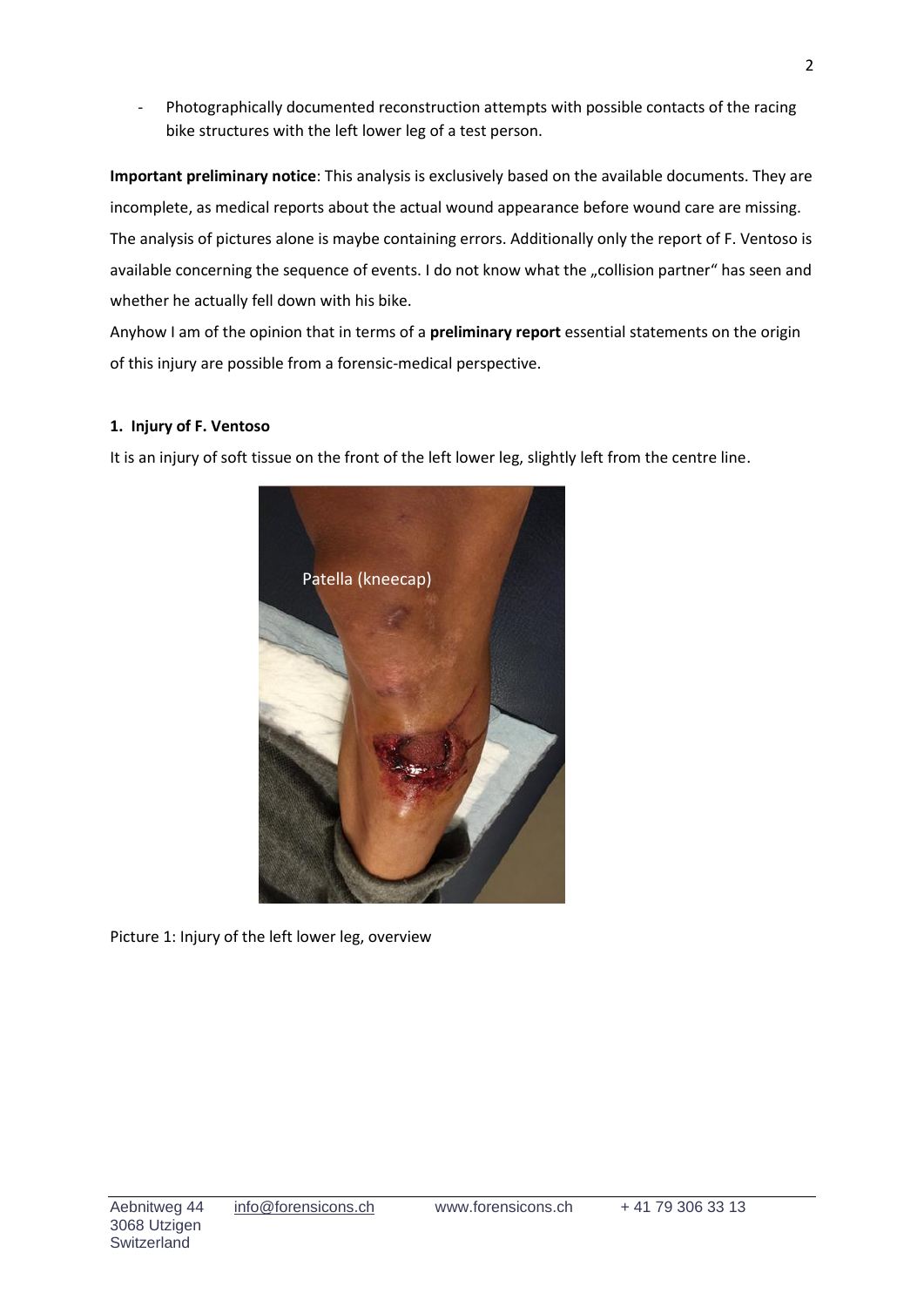



Pict. 2a Detailed view of the wound Pict. 2b Wound characteristics

The wound is a bottom-up **tangential detachment of a skin flap** with an intact connection to the unaffected skin at the upper end. The tongue shaped skin flap (coloured purple in pict. 2b) was contracting after the detachment from the soft tissue and eventually also from the periosteum, why its surface seems to be "wrinkly" and the lower edge is not precisely demarcated. On the sides two skin **abrasion zones** are assumed, which are shown as red areas in the pict. 2b. Especially remarkable is the **toothed (jagged) wound edge** of the skin. On the upper side the wound is ending in a diagonally scratch pointing up- and outwards, which is also still very visible after the wound care (pict. 3).



Pict. 3 Wound closed with metal clamps after wound edge excision

Aebnitweg 44 info@forensicons.ch www.forensicons.ch + 41 79 306 33 13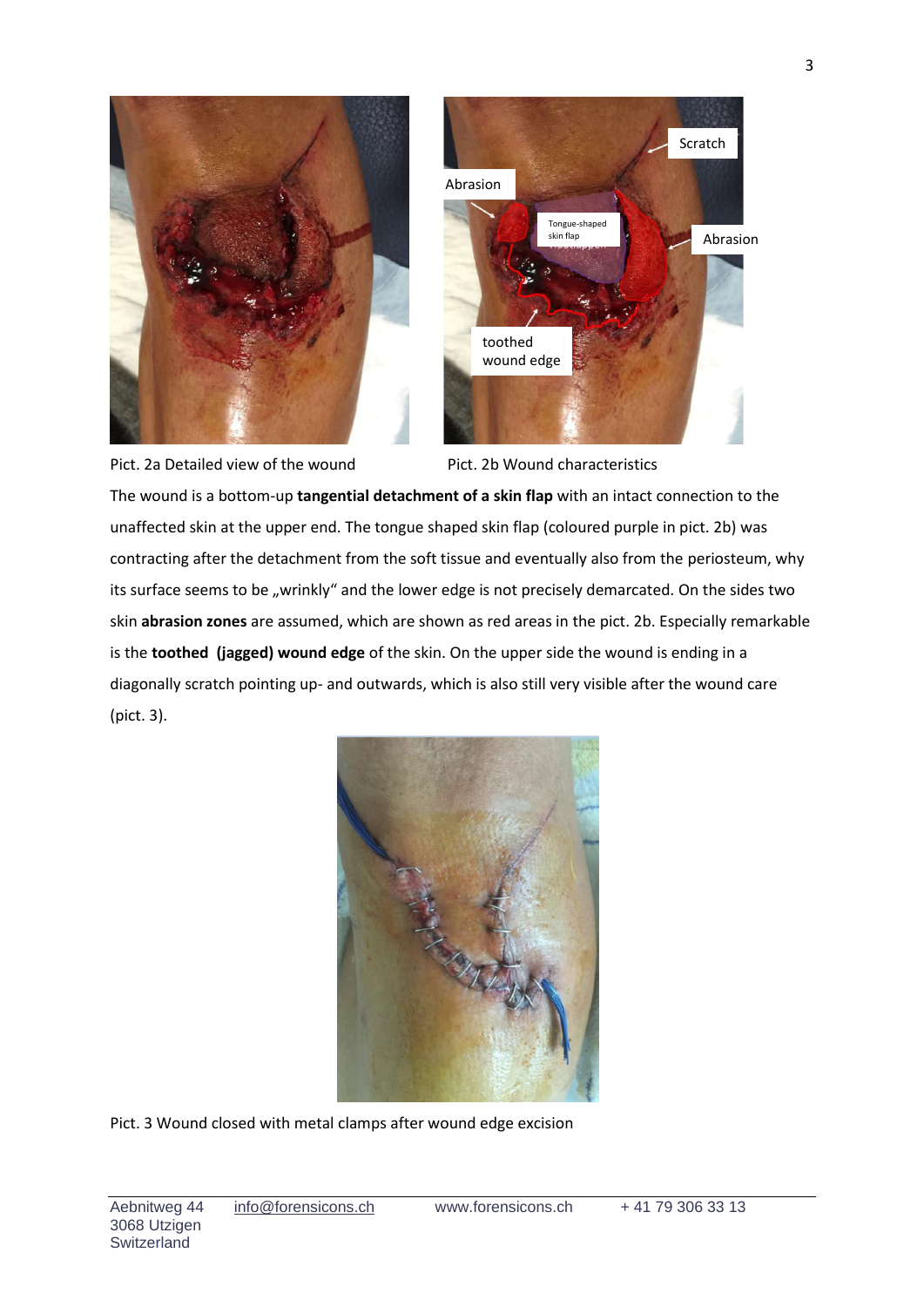Picture 3 shows the injury after wound care with metal clamps. The ragged and squeezed wound edges have been most likely cut (excised), whereby a **triangular skin flap** resulted. A blue cloth strap was laid into the wound in order to allow the wound secretion to be drained. The skin scratch at the top left position is still very visible.

## **1.1. Severity level of the injury**

A **soft tissue wound** caused by sharp impact is present that should heal without complications if there is no wound infection. From a medical point of view it is a **minor injury**, from a legal perspective it is a **minor bodily injury** (*einfache Körperverletzung*) according to the Swiss Criminal Code (StGB).

## **2. Impact direction to the lower leg**

(Side definitions such as "right" and "left" always refer to the view of the injured person). A sharp and flat object (pictured in blue) separated the skin flap with an impact from below. This direction is indicated with a yellow arrow in pict. 4.



Pict. 4 Impact of the sharp and flat object (blue)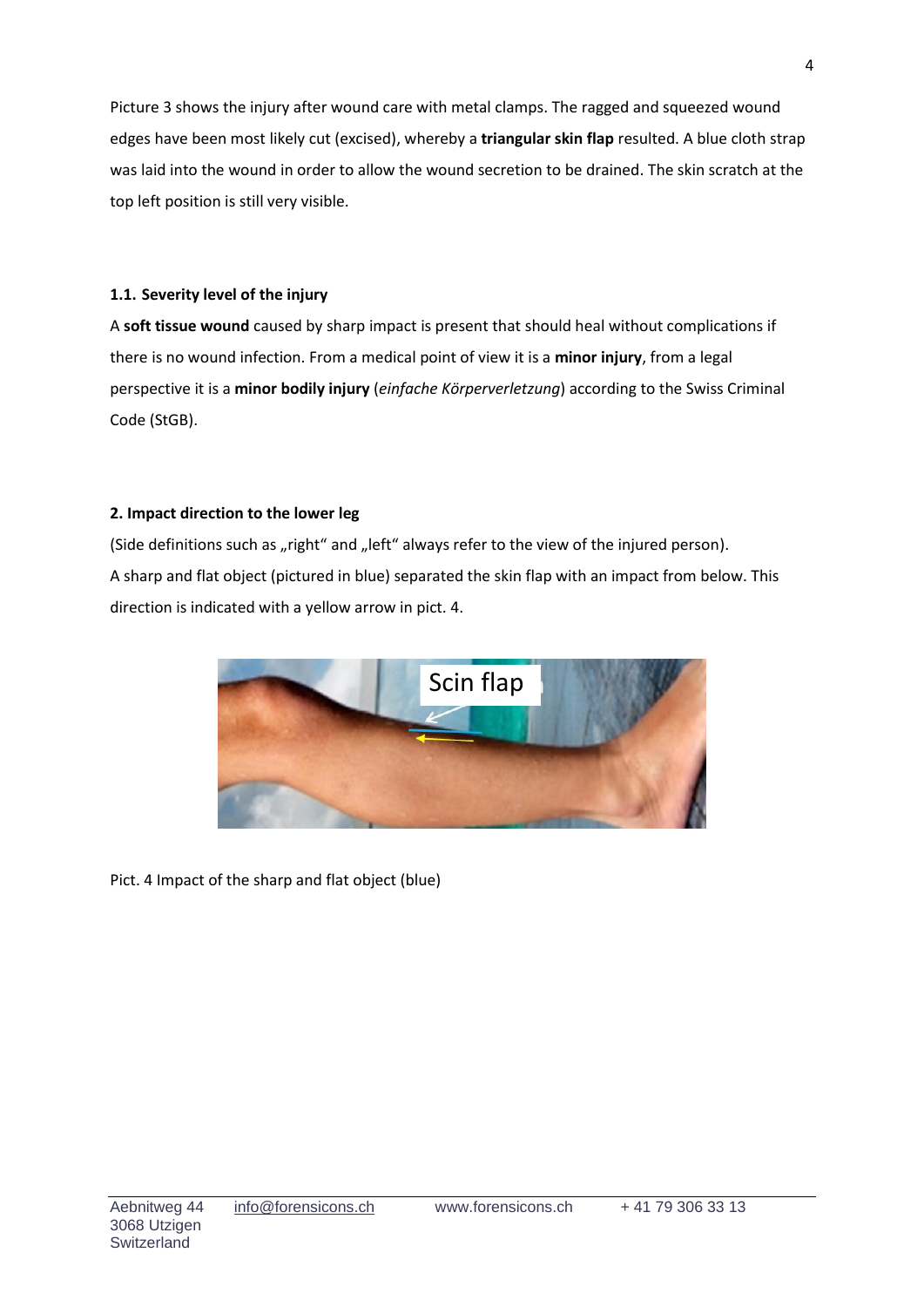The sharp and flat object impacted **from the lower right side**. Two stages of impact are shown in the pict. 5 and 6. The impacting object is pictured as blue matter without specific edge structure.



Pict. 5: The object cut from the lower right side into the skin and separated the skin flap up to the intact upper part



Pict. 6: Movement to the upper left side: resulting in a skin scratch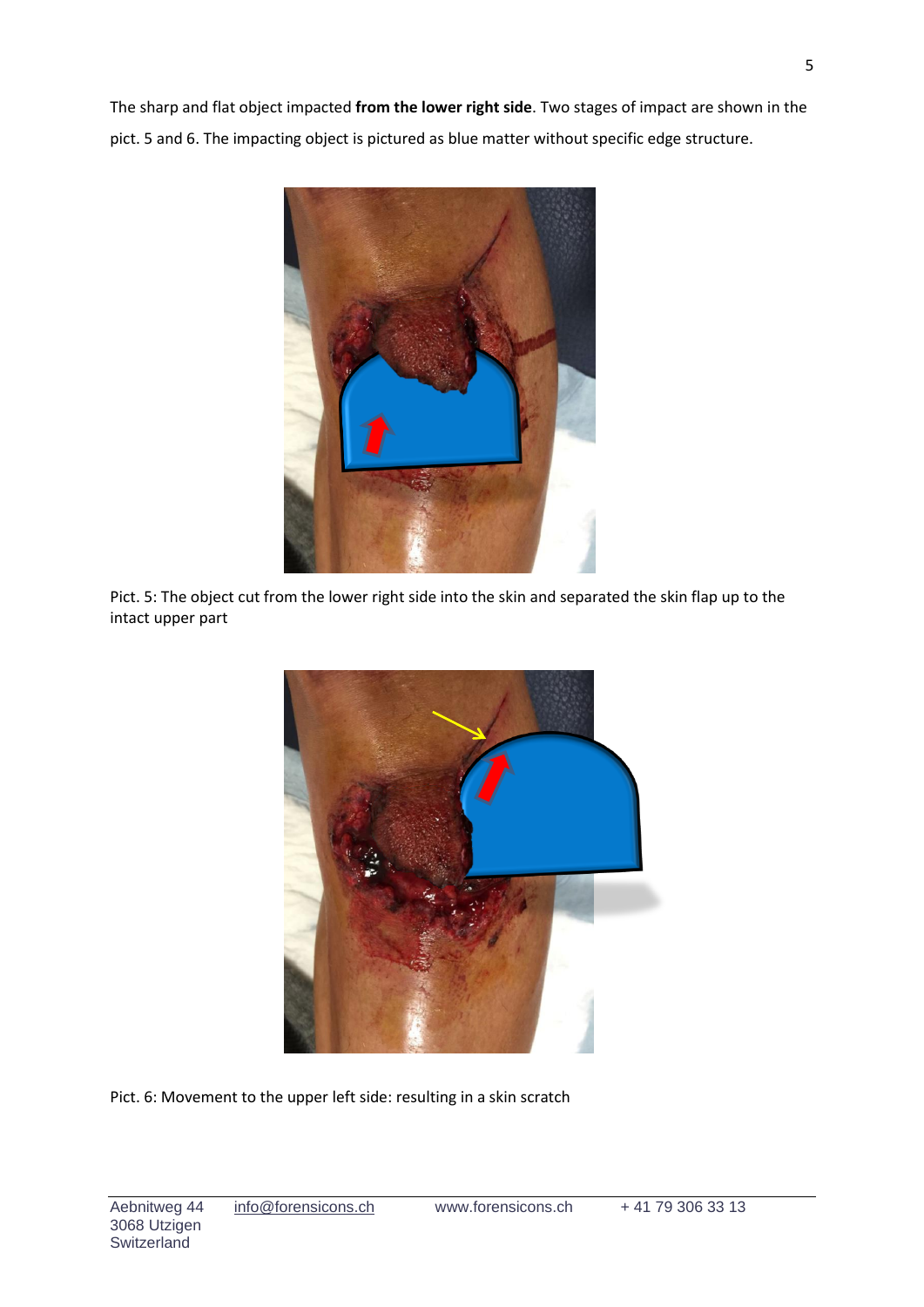#### **2. Accident details from F. Ventoso**

I received an undated "open letter" of F. Ventoso for review. In this he criticises the use of disc brakes on racing cycles.

Concerning the accident during the cycle race Paris-Roubaix he states that at km 130 several riders tumbled. He was able to brake, but he couldn't prevent a collision with a competitor in front of him, whose bike was equipped with disc brakes. Literally F. Ventoso said "I didn't actually fall down: it was *only my leg touching the back of his bike. I keep riding……"* 

#### **3. Reconstruction attempts**

In the pict. 7 to 11 I show your photographs of attempts to demonstrate the contact between the left leg of a human and a potential "suitable" impacting object of a racing bike. I made a selection of pictures and chose only those that fulfil the criteria of a sharp and flat" object.

Thereby the focus has to be laid on the **direction of possible impact** (each indicated yellow at the left lower leg) to compare it with the direction indications in the pict. 4 to 6. Thereby it is important to keep in mind, that the injury was on the left lower leg and discs of disc brakes on bicycles (including that of Team DirectEnergie, "collision partner" of F. Ventoso, as I was told) are always mounted at the left side of the wheels.





Pict. 7 Disc brake back wheel Pict. 8 Disc brake back wheel with **"upside down" position** (wheel would be between legs) of the bike of the collision partner.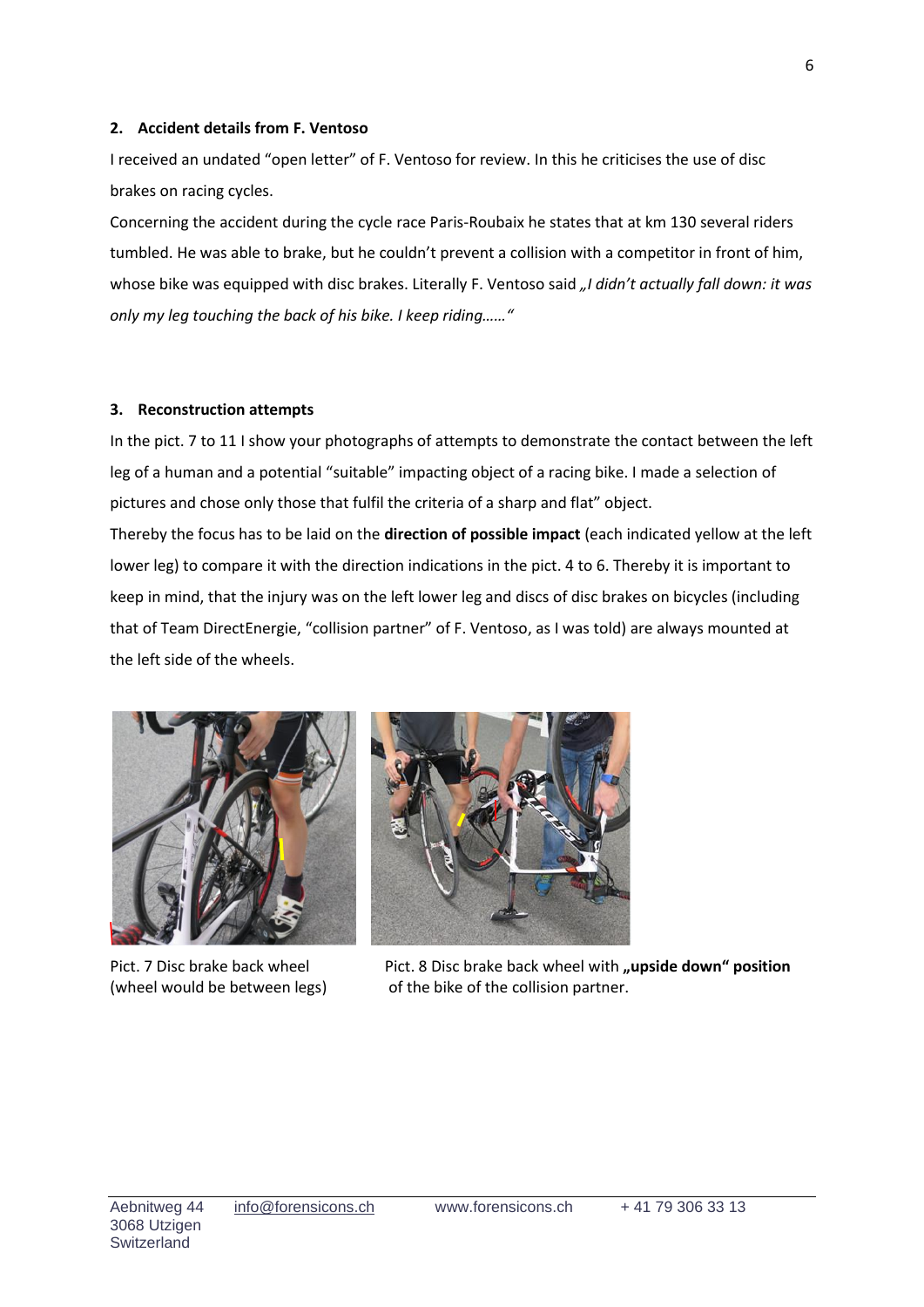

at the back wheel with upright racing bike



Pict. 9: Contact with the gear rims Pict. 10: Contact with the front gear rim



Pict. 11: Contact with the front gear rim of a racing bike tilted to the left



Pict. 12: My reconstruction attempt with the (chainless) large front gear rim which is located at the right side of the bicycle. Red arrows: if the leg is moving to the front an upwardly directed injury occurs.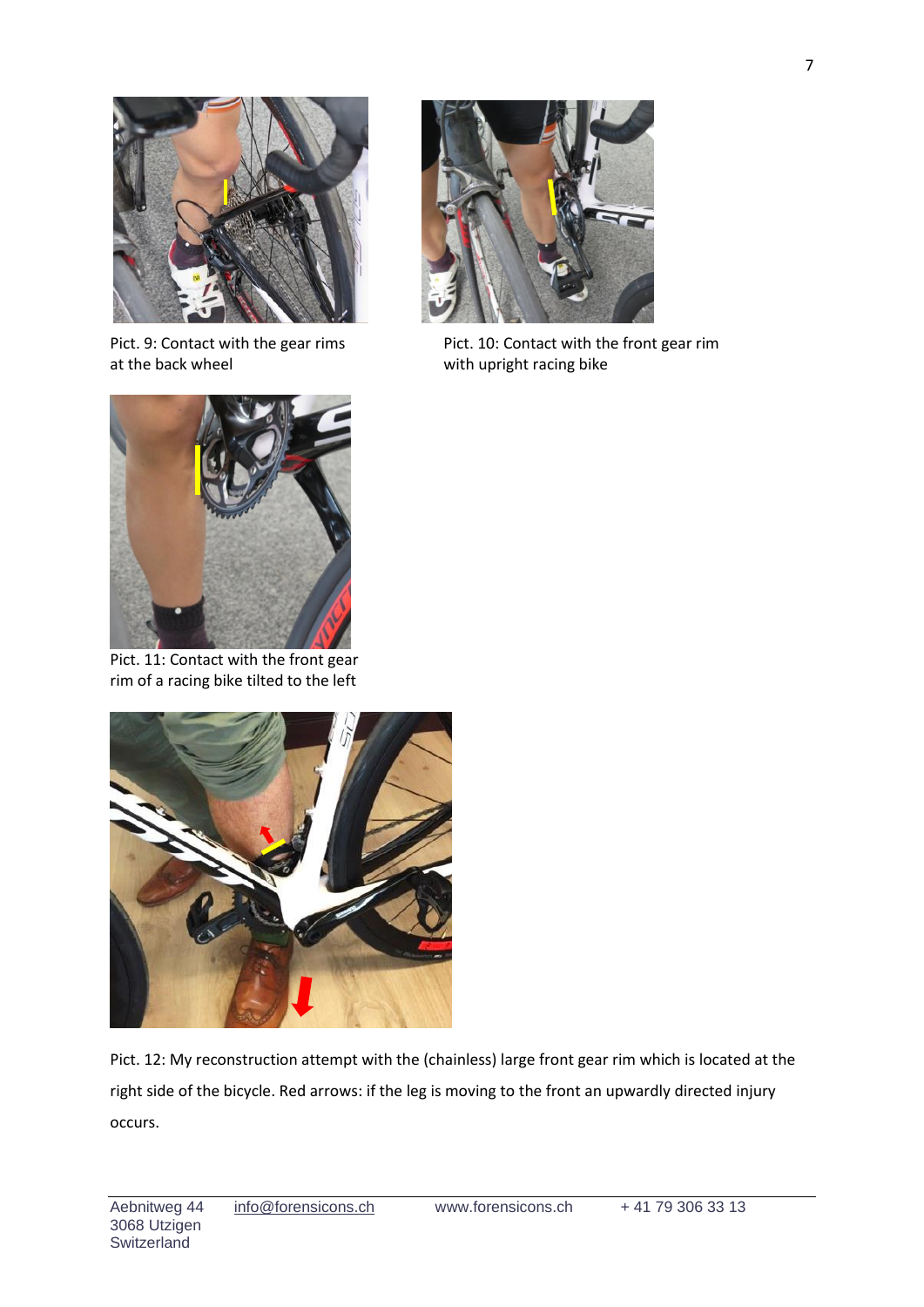Pict. 12 shows a reconstruction attempt suggested by me. In this case the skin contact at the left lower leg occurs with the frontal (chainless) **gear rim** on the upper side on hub level. Only with this attempt the **horizontal impact of the gear rim on the wound's skin is corresponding**. If the test person is moving the leg to the front a sharp tangential bottom-up impact and separation of the skin flap can occur.

Another possibility (which is not pictured here) is the contact of the left leg with the bottom side of the gear rim. This would be possible in case the leg is hitting a heavily tilted or lying racing bike.

## **4. Edge structure of the impacting object**

A wound caused by sharp impact, i.e. due to the impact of a flat disc made of metal with a sharp edge causes a smooth wound edge. If in the present case a disc brake had been the reason for the wound I would have expected flat and smooth wound edges. But this is not the case, shown in pict. 2b on page 3. Clearly visible is in this picture the toothed shape wound edge in the lower area, where the impact started.

A disc brake is punched from flat metal (approx. 2-3 mm) and thus sharp at the edges like the back of a knife. It just has a few waves at the disc edge that are not jagged. In pict. 13 a model of the manufacturer Schimano is shown. It is probably not identical to the discs, mounted on the bicycles of Team DirectEnergie:



Pict. 13: Bicycle disc brake with wavy edge structure (arrow)

On the contrary a gear rim is jagged and the jags are sharp. In contact with the skin they can cause jagged or toothed wound edges. Pict. 14 shows a possible interaction.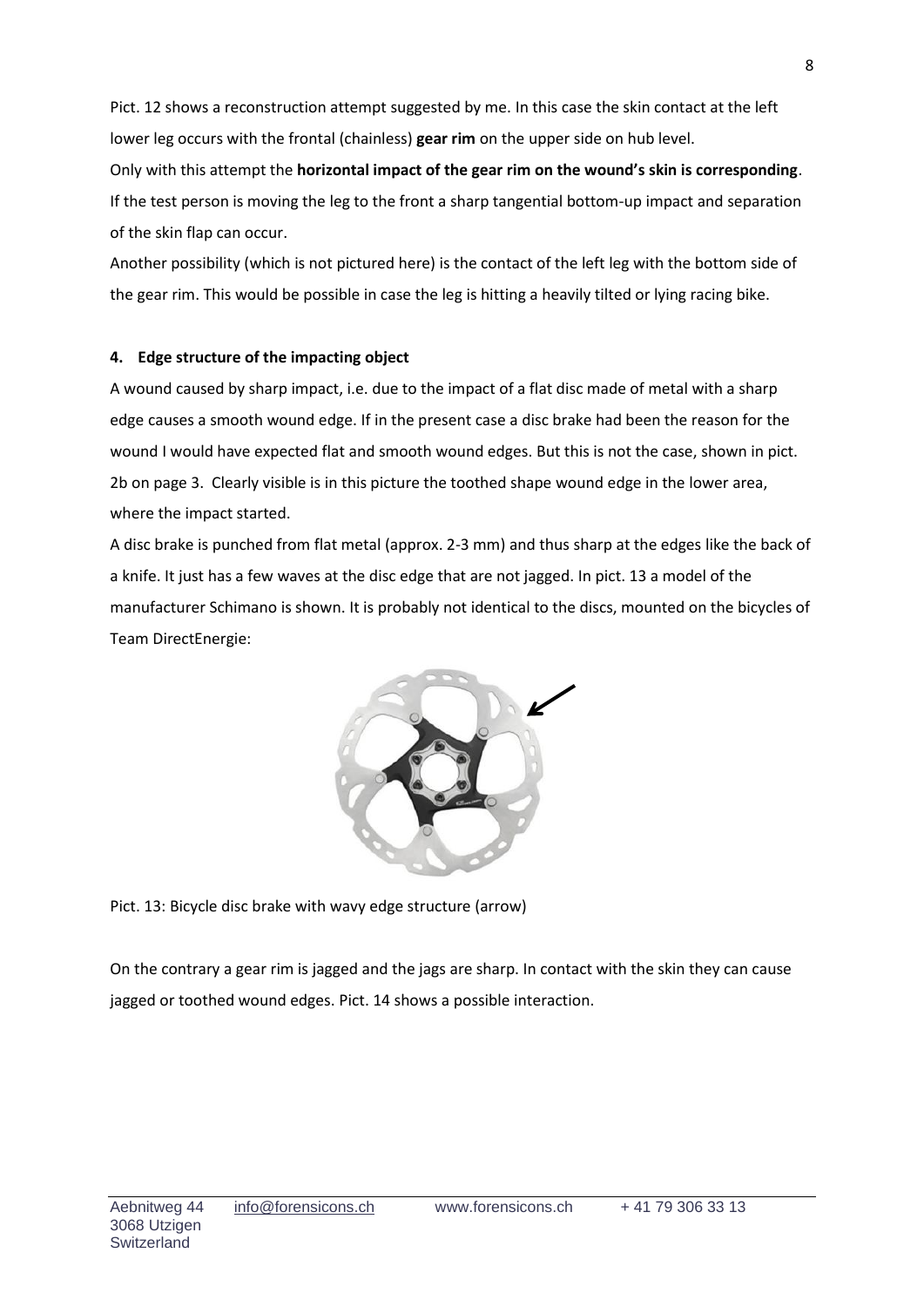

Pict. 14. Superposition of a gear rim over the wound. The jagged wound edge (red line) would be easily explainable by the jags of the gear rim.

Remark: Due to the lack of calibrated photos and non-unified shooting angles this depiction is **not in scale.**

## **5. Conclusion of the preliminary forensic-medical assessment of the supposed reason for Mr.**

## **F. Ventoso's leg wound**

- a) It is an injury of soft tissue on the front of the left lower leg caused by the impact of a sharp object.
- b) From a medical point of view it is a minor injury if no wound infection occurs. From a legal perspective it is a minor bodily injury (*einfache Körperverletzung*) according to the Swiss Criminal Code (StGB).
- c) The impact of the sharp object occurred bottom-up, almost parallel to the leg axis and (from the patient's view) slightly from the lower right to the upper left side.
- d) With this impact a tongue shaped skin flap was separated from below and sideways.
- e) The reconstruction attempts showed that the injury caused by a disc of a disc brake couldn't be reasonably explained. The **left** leg was injured by an impact with another bicycle with disc brakes on the **left** side of the wheels.